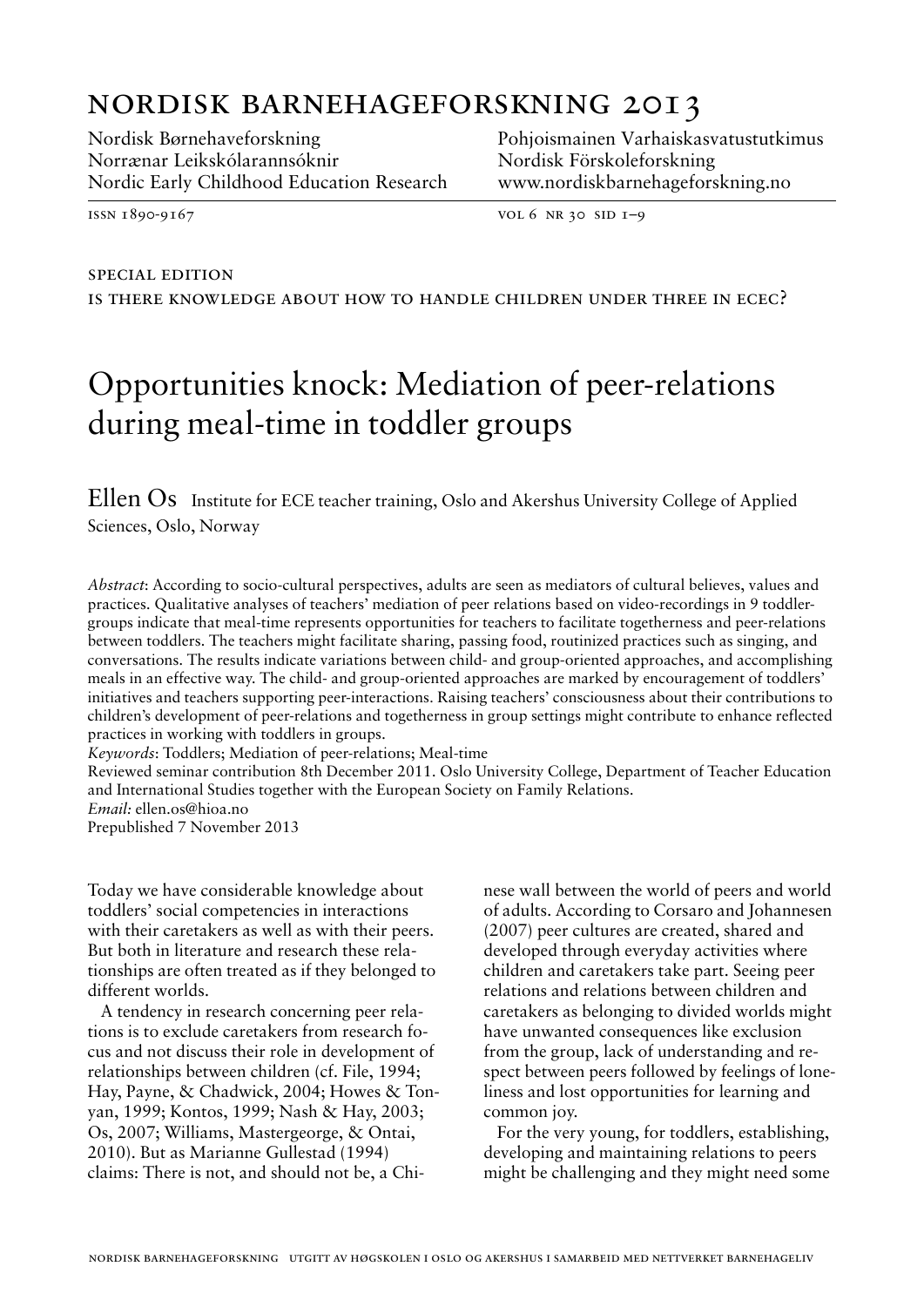support from their caretakers (cf. Howes & Phillipsen, 1998; Pramling Samuelsson & Fleer, 2010; Schaffer, 1984, p. 127). And opportunities knock: Everyday life in day care contains opportunities for working with toddlers' peerrelations.

But it might be challenging for caretakers because knowledge about how to work with peerrelations is restricted (Girolametto & Weitzman, 2007; Girolametto, Weitzman, & Greenberg, 2004). In order to illuminate some aspects connected to caretakers' role in peer relations in toddler groups during mealtime, I will present some tendencies in the results from my ongoing PhD-project<sup>1</sup>.

## METHOD

The research questions in my PhD-project concerns how caretakers mediate peer relations during mealtime and in free play situations, and how quality of the mediation seems to affect immediate interactions between the toddlers. Based on video-data from toddler-groups, qualitative analyses of teachers' mediation of peer relations are accomplished. Are teachers initiating and supporting activities that include groups of children? Do they make efforts to help all children to be active participants in the group and active agents in their interactions with peers? The project is an observational study in nine toddler-groups in nine different day care centres<sup>2</sup>. There are 82 children from 1 to 3;6 year, and 30 caretakers participating. The analyses are based on 32 hours of video-recordings. All sequences during meals and free play containing mediation are transcribed (about 500).

One child in each group is chosen to guide us through everyday life in the day care centre. Letting children guide us into their world, we aim

for approaching children's perspective. But focus in the analyses is not on individual children. The guiding child is leading our attention and the research interest is connected to whatever is going on in the group where the guiding child participates.

#### MEDIATION – A CULTURAL PRACTICE

The project is based on social-cultural perspectives within a social-cultural frame of reference (Rosa & Valsiner, 2007; Valsiner, 2000). According to socio-cultural perspectives, adults are seen as mediators of culture (Hasan, 2002; Rosa & Valsiner, 2007) at the same time as toddlers are active in constructing their relationships with peers. Peer-relations and togetherness are parts of cultural processes. The way everyday life is organized with child-rearing practices and direct interactions with children, will mediate cultural values and practices. Since culture is not homogeneous, different cultural values and practices might be parts of teachers' practices.

I have chosen the concept 'mediation', originally from Vygotsky's work, to describe caretakers' involvement in peer relations, instead of other concepts often used in research, like support, facilitate, scaffold etc. By using the concept of mediation, I want to underline that children's development and learning are social and hence cannot be divided from the cultural contexts children are embedded in. Caretakers communicate or mediate cultural knowledge, skills, and attitudes which children actively appropriate, and among these are how to relate to peers. The mediating styles of caretakers do not mirror the caretakers' personality, competence or personal believes, but must be seen as a part of a common cultural ideology and practice. Because mediation is a less value loaded concept than support, scaffold and facilitate, the choice of mediation as a core concept, also implies that mediation might, independent of caretakers' intentions, not only strengthen peer relations between toddlers, it might as well weaken them.

## TOGETHERNESS

Hännikäinen (1999) claims that togetherness is a manifestation of day care life. I would like to add that feeling of togetherness and belonging to the group, are important aims for pedagogical work in day care settings. Just being physically together does not imply togetherness. Ac-

<sup>1.</sup> The PhD-project is a part of a larger research project "*Norwegian day-care centers as a link in the chain of care for children under the age of three"*, a cooperation between Høgskolen i Oslo (HiO) og Norsk institutt for forskning om oppvekst, velferd og aldring (NOVA). The project was supported by Norges Forskningsråd. For further reading, see the following publications: (Eide, 2008; Eide & Winger, 2008; J.-E. Johansson & Winger, 2007; Os, 2007; Winger, 2008, 2007).

<sup>2.</sup> The data construction was accomplished in cooperation with associate professor Brit Eide and associate professor Nina Winger.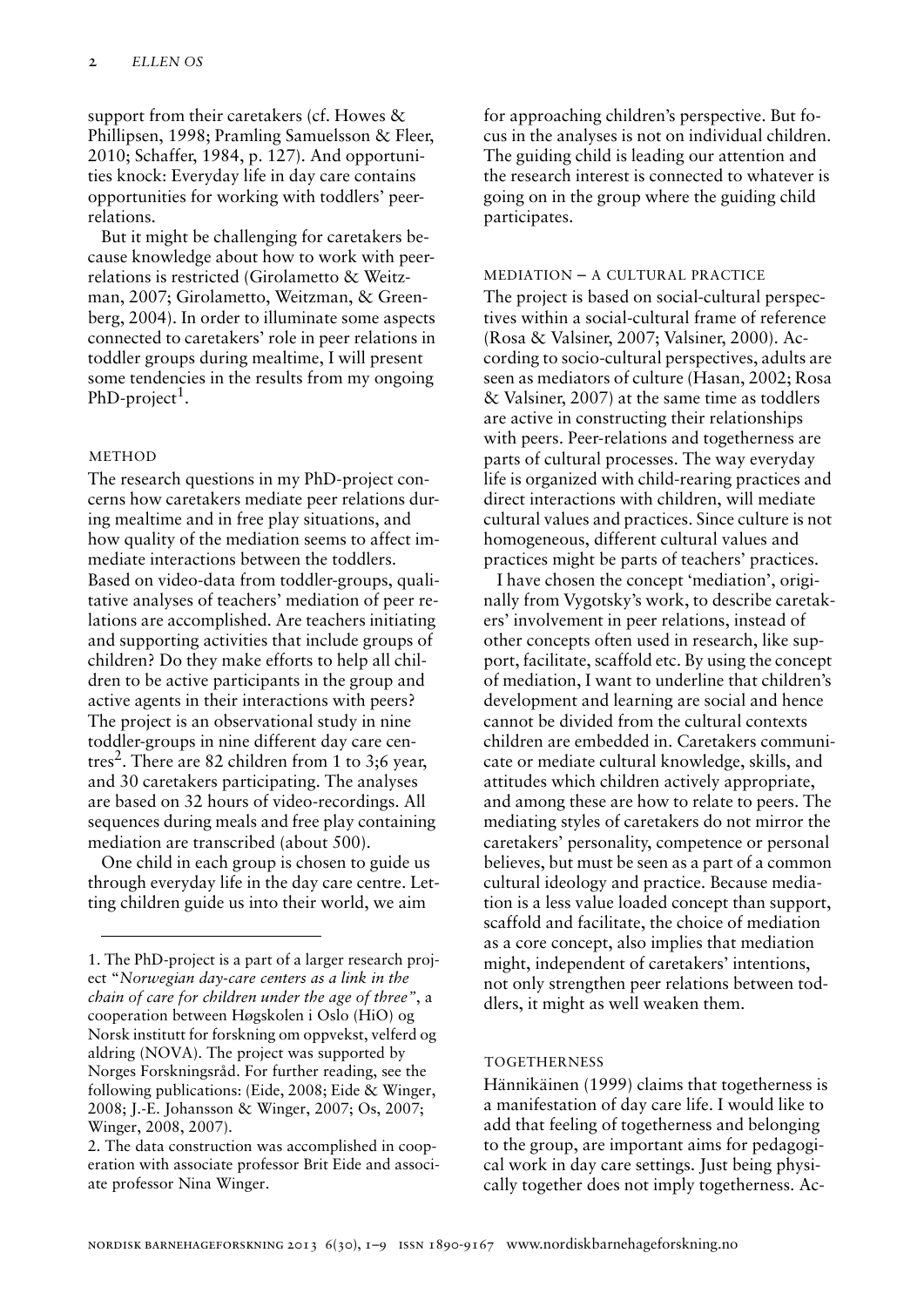cording to Hännikäinen (1999, 2001) and van Oers and Hännikäinen (2001) togetherness is characterized by a feeling of being a part of a group and affective relationships between the people involved. Day care groups comprise not only one group showing signs of togetherness, there will be several subgroups for example groups of friends. The concept of togetherness does not imply a conflict between emphasizing group life and emphasizing individual needs and caring for the individual child. According to Hännikäinen (1999, 2001) feeling of togetherness helps people to see and treat each other as subjects; and I will claim, that togetherness must be built upon respect and consideration for the individual child. A kind of togetherness based upon oppression of individuals, can hardly be considered as togetherness.

For caretakers in day care centres, it might be demanding to distribute their awareness and care to all the children in the group (Winger & Os, 2010), maybe because of the predominating idea of the dyadic nature of ideal relationships between caretakers and toddlers. But now it is time to recognize that relational processes between caretakers and children might be different in day care settings compared with home settings. In home settings the interactions between caretakers and children often are dyadic. In group settings, the ratio between children and caretakers is not one-to-one, and the challenges the caretakers are facing are how to be aware of, and take care of several children at the same time. In recent attachment research there are implications that concern for the individual and concern for the group not necessarily are conflicting aims in pedagogical practices. Several researchers emphasize that group-related sensitivity rather than individual child-focused sensitivity, is the key to secure attachment patterns in day care groups (Ahnert, Pinquart, & Lamb, 2006; De Schipper, Tavecchio, & Van Ijzendoorn, 2008; Howes, Galinsky, & Kontos, 1998). De Schipper and co-workers (2008, p. 468) say that: "In center day care, children not only need sensitive caregivers, but more importantly, they need sensitive caregivers who find the time to display their sensitivity frequently enough to create a sense of confidence in their availability as a safe haven and a secure base."

To find the time to display sensitivity to all the children in groups, presupposes development of pedagogical principles tailored for group care (Winger & Os, 2010). And a core principle is

obviously to make use of the possibilities that are inherent in group settings since many children have to share the attention of quite a few adults. Feelings of togetherness do not arise as a result of just putting toddlers together. Physical proximity is a necessary but not sufficient condition for the development of togetherness in groups. My question is how teachers work with peer-relations as a vital part of care for children in group care settings.

## MEDIATION OF PEER-RELATIONS

In the research field concerning caretakers' involvement in peer relations some questions are raised. I will pay attention to three of them: The first one concerns whether caretakers involve themselves in peer-relations. The second question bring into focus if caretakers' involvements affect the relations between children, and the last one concerns whether caretakers should mediate peer relations between toddlers or not.

To the first question: Do caretakers involve in children's peer relations? Empirical research indicates that they do not. Howes and Clements (1994) comment that it is noteworthy how little teachers attempt to mediate peer-contacts, even if the teachers are sensitive and responsive in their own interactions with individual children. According to File (1994) children are expected to pick up social skills on their own. Johansson and Pramling Samuelsson (2006, p. 196) claim that there seems to be a general agreement among caretakers that they should not intervene in children's playing activities. This attitude, they say, can result in a neglect of key aspects of children's experiences and learning. NCKO in the Netherlands (Riksen-Walraven, 2011) finds; using their *Caregiver Interaction Profile Scales*; that caregivers' fostering of positive peer-relations represents the lowest score of all items in their scales, since it almost never happens.

My results indicate that caretakers do mediate peer relations. In my material I find 491 mediating sequences, each consisting of several mediating utterances (about 2600). The frequency of mediation is 1.6 times each minute. But there are major differences between the nine day care centres. If the mediating practice in my material is high or low frequent compared to other aspects of communication is uncertain, but the occurrence tells me that it probably is an important aspect of interactions between adults and children that calls for attention.

nordisk barnehageforskning 2013 6(30), 1–9 issn 1890-9167 www.nordiskbarnehageforskning.no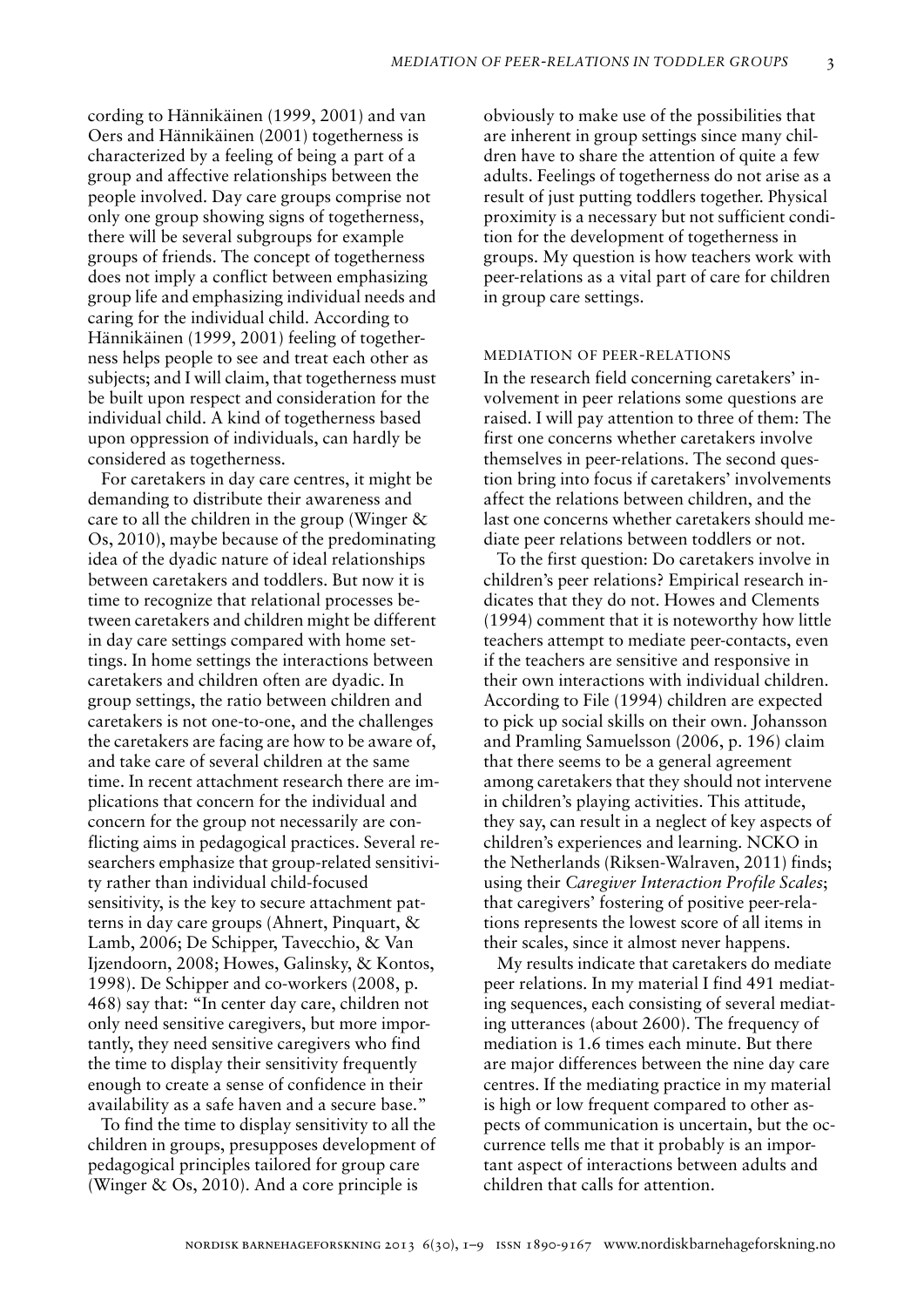The second question is how caretakers' involvement affects peer-relations. Empirical results differ substantially. Some researchers summarize improvements (Girolametto, et al., 2004; Hay, et al., 2004) and some summarize no effects (Howes & Clements, 1994; Howes, Hamilton, & Matheson, 1994; Howes & Tonyan, 1999). But several researchers agree that the effect depends on *how* caretakers involve themselves in relationships between toddlers (Girolametto, et al., 2004; Pramling Samuelsson & Fleer, 2010; Williams, et al., 2010). A brief summery is that mediation that seems to work well for toddler's peer-relations is characterized by sensitivity combined with a positive and supervising approach. Restrictive mediation and firefighter approaches seem to be associated with poorer and short-lived peer-interactions.

These conclusions are to a large degree consistent with findings in my material. But in addition my preliminary analyses indicate that sensitive involvement combined with attentive distance, lasting over time seem to be associated with richer and more lasting peer-interactions. The third and last question concerns whether caretakers should involve in peer-relations? This question will be postponed to the end of this article.

#### MEAL-TIMES

Why are meals important settings for mediating peer-relations between toddlers? We could twist a well-known saying from Norwood Russell Hanson (1958), philosopher of science: "It is more to seeing than what hits the eyeballs" and say "it is more to meal-time than what hits the mouth".

First of all, meal-time is a group situation and one of few situations during the day in Norwegian day care centres where all the children are gathered together**.** It is a situation that gives opportunities for feelings of togetherness for the group as a unit at the same time as sitting together around a table gives opportunities for children *to make themselves* visible in the group and *to be made* visible for their peers.

A meal also offers several learning opportunities. Sharing a meal seems to be a situation where conversations are central. Cote (2001) claims that mealtimes provide good opportunities for conversations because then teachers are not engaged in working with overt educational goals. To participate in conversations with peers and caretakers might contribute to toddlers' ability to express themselves in a clear and understandable way to peers. According to Hay (2006) the ability to communicate clear and understandable is important for the development of peer-relations.

Aukrust and Snow (1998) emphasize that meals seem to create culturally specific ways of talking that constitutes opportunities for socialization of children. Bae (2009) focus implicit learning**,** the unplanned and not articulated, embedded in interactions between caretakers and children and between peers around the table. Ehrlich and Blum-Kulka (2010) have in particular focused peer-talk and claim that peer-talk represents a double space opportunity: Children create shared meaning at the same time as they learn to use language to express themselves. This is what Ødegaard (2007a) finds in her study of children's narratives in toddler groups during meal-time in day care. Shared meaning is a presumption for shared play and especially for pretend play (Bondioli, 2001; de Haan & Singer, 2003; Singer, 2002).

## RESULTS: MEDIATION OF PEER-RELATIONS DURING MEAL-TIMES

I will present some aspects of mediation of peerrelations that seem to appear during mealtimes in my material based on caretakers' verbal mediation. So far the analyses indicate that there are some opportunities for sensitive, active, attentive and lasting mediation of peer-relations during meal-times. I will focus on conversations and mediation of togetherness in the group, and also illuminate some challenges that call for attention.

## CONVERSATIONS

## *Example 1: Conversation 1: Yes and ...*

Conversations around the tables in the nine day care centres are different. In the first example four children and one teacher are sitting around a table having breakfast. They have a great view through the window and the children are preoccupied with other children's arrival together with their parents:

*Anna: Look at the daddy … oh there comes Maria.*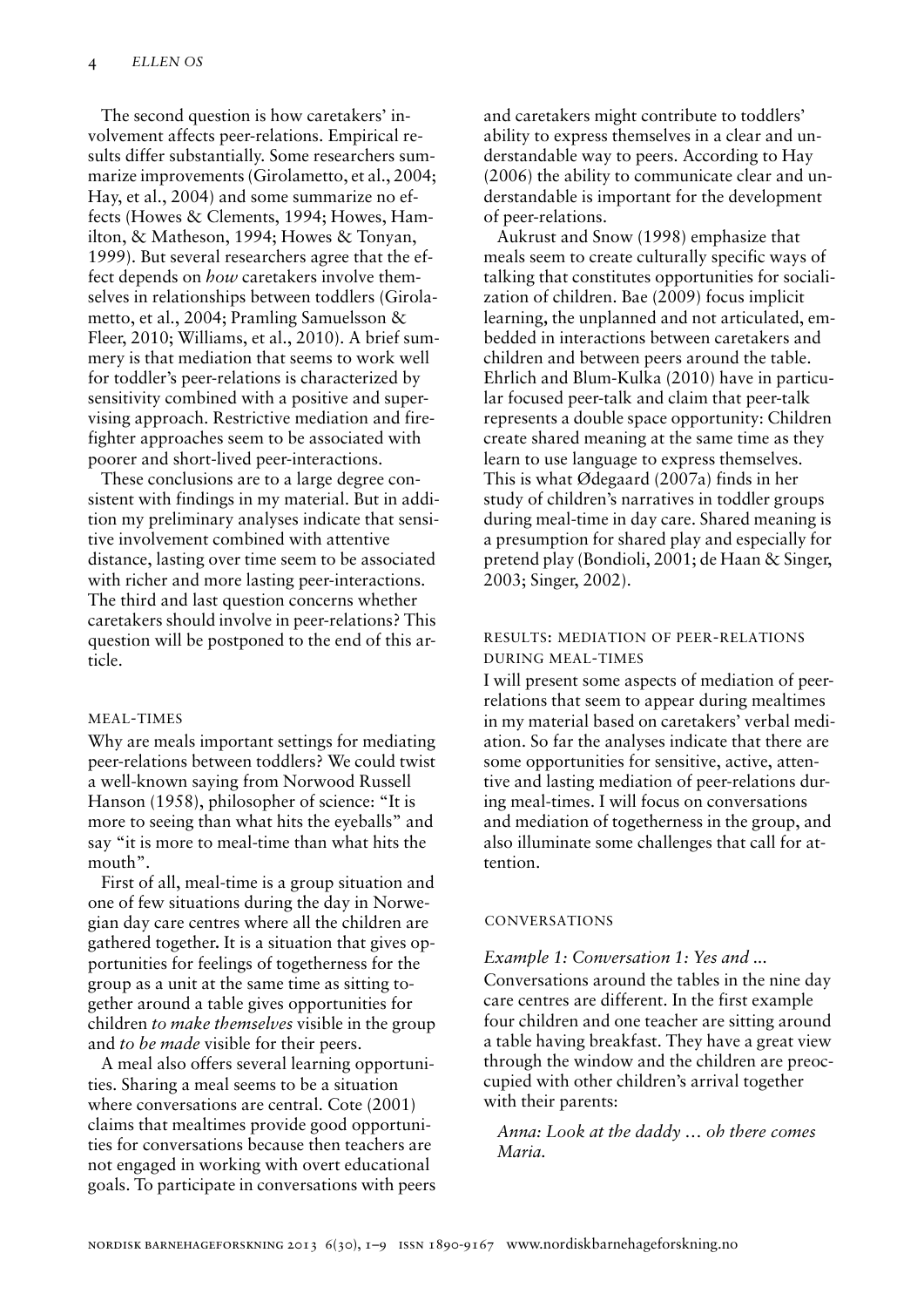*Caretaker: Yes, Maria is coming with her daddy.* 

*Anna: Maria's daddy.*

*Andrew: The little Maria*

*Caretaker: Yes (laughs). Do we have more than one Maria here?*

*(A man passes outside the window)*

*Andrew: Peter's daddy?* 

*Caretaker: Yes, it is Peter's daddy. Now he will go to work.* 

*Anna: To work.* 

*Caretaker: Yes, now he is going to his work.*

*Anna: Hmmm # he hm +… he hm he will come to pick up Peter afterwards.*

*Caretaker: Yes, afterwards he will come and pick up Peter.* 

The children participating in this conversation are about two years old. First Anna takes an initiative to talk about Maria and her dad and Andrew follows up. After a while, Andrew draws their attention to Peter's dad passing outside. In this conversation the teacher is sensitive and responsive. Inspired by Lobman's (2005, 2006) theory about improvisation in interactions we could say that she is responding in a way that invites to continuation of the conversation. She elaborates the children's contributions. She is sharing her attention between Andrew and Anna so that both of them get opportunities to take turns and participate in the conversation.

She is also participating to joint attention and is chaining the children's contributions. In this part of the conversation the teacher is active, but later she sometimes withdraws for a while and leaves the floor to the children (attentive distance). This example is a small part of a lasting conversation which moves from one topic to another in a smooth flow. Sometimes the children introduce new topics and sometimes the teacher does. They talk about respecting each other's limits, rules for how to use their voice inside and outside, plans for a birthday-celebration and the birthday child's privileges is negotiated. Different seasons and present weather conditions also become subjects for discussion.

During this conversation the children learn something about the world, but they also practice and develop their social skills like turn-taking, listening, responding, follow-up and they practice negotiations and learn something about how to handle different perspectives. Minor differences are sorted out. This make the children move from each having their own meaning to shared meanings built on understanding of each other's perspectives. And when the teacher leaves the room for a while the children continue the conversation on their own.

But it is worth noting that even if the children are active participators in conversations, the teachers' contributions often are dominant. In general they are chaining and elaborating children's input, but they rarely encourage the children to communicate directly with each other. They do not, to a great degree, provide for peers talking to peers. Instead they are intermediaries between the children. Often the conversations seem to be a kind of serial-dyads (cf. Schaffer & Liddell, 1984). Teachers' dominating position in conversations in day care is documented earlier (see e.g. Cote, 2001; Durden & Dangel, 2008; Girolametto, Weitzman, Lieshout, & Duff, 2000; Wood, McMahon, & Cranstoun, 1980). The fact that the children in the example presented above, at two years of age, are able to continue the conversations when the teacher leaves the table for some time or she holds herself back for a while (attentive distance), indicates the promising opportunities embedded in toddlers' peer talk.

*Example 2: Conversation 2; okay, but …*

I will present a contrasting example. Rasmus (2;11 years) initiates a conversation about his stomach and tries to draw attention to other children in the group:

*Rasmus: This is my stomach (pointing at his stomach).*

*Caretaker: Yes, it is your stomach, but now you have to eat.*

*Rasmus: That it his stomach (pointing at another child's stomach).*

*Caretaker: His stomach yes … mmm. Take a bite (gives Rasmus a piece of bread).*

*(Rasmus arise and stand on his chair and points at the children seated around the table)*

*Rasmus: His stomach too, his stomach and his stomach.*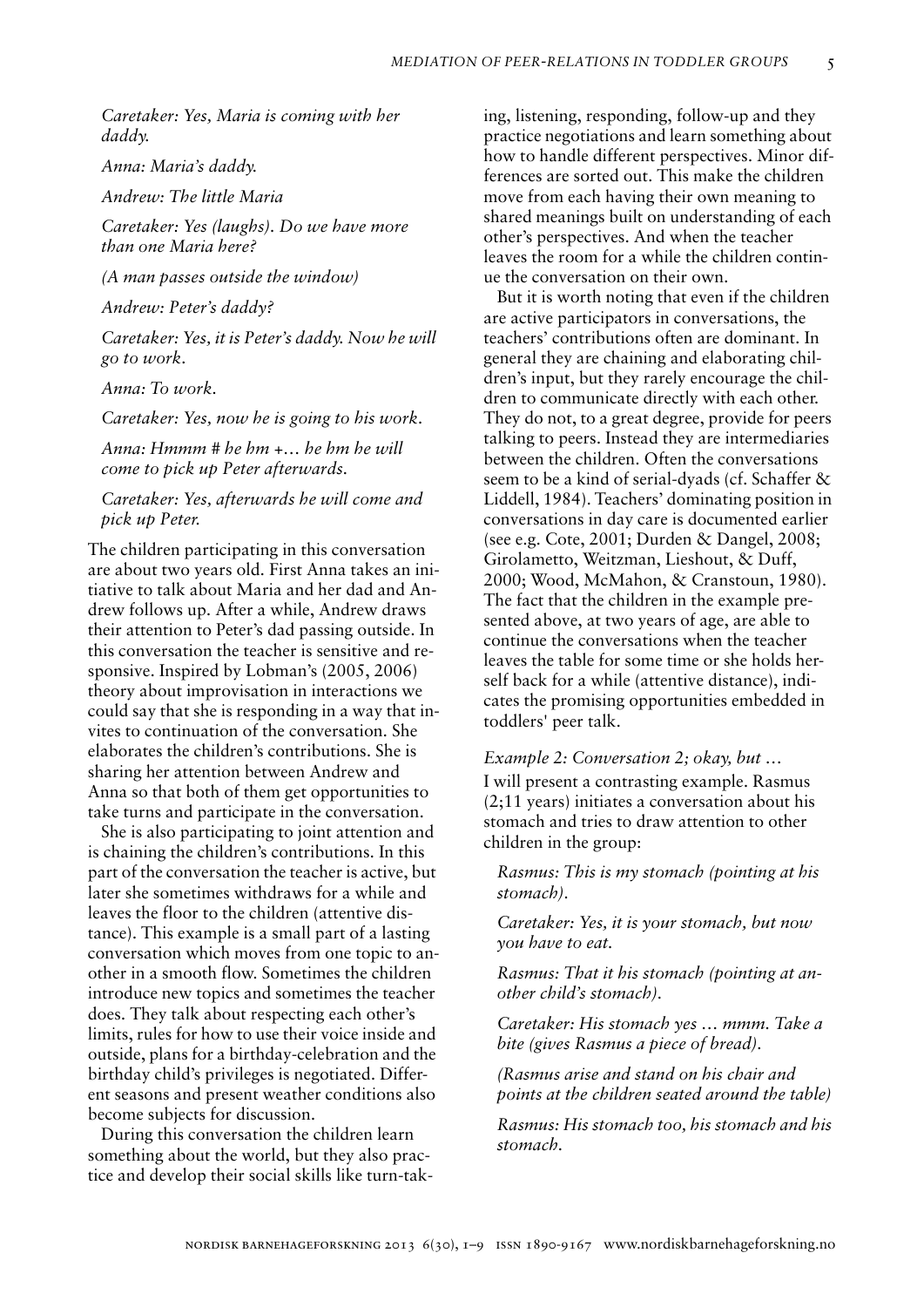*Caretaker: Yes, everyone has a stomach. Now you have to eat.*

The caretaker in this group gives brief responses to Rasmus. However, she does not follow up even if his initiatives might have led to conversations about sizes and form, big stomachs and small stomachs etc. It could even have been a starting point for interactions between the children about similarities and differences. According to de Haan and Singer (2001) comparing seems to be typical for young children's own language for expressions of togetherness. But the teacher's focus is on accomplishing the meal without any disturbances: Meals are for eating. So later, when two children start talking to each other she tells them to stop and concentrate on eating.

Both these teachers are mediating peer-relations, but their mediating strategies differ. Different mediating styles form the basis for various possibilities for children's peer relations. The first teacher encourages joint attention, turn-taking between the children and development of shared meaning. The second one misses opportunities to strengthen the relations between peers that might have been a contribution to feelings of togetherness between the children in the group.

## MEDIATION OF TOGETHERNESS

Unlike mediation in free play situations, meals seem to be a context where the mediation of peer relations to a certain degree explicitly refers to the group as a community, often expressed as routinized practices. These routinized practices might lead to a feeling of togetherness in the group (Os & Eide, 2013). They are characterized by conventional, fixed and repetitive patterns of action which makes it easy for small children even they who have not a well-developed verbal language, to take part (Corsaro, 2002, p. 183; Corsaro & Johannesen, 2007; Eckerman & Peterman, 2003; Singer, 2002).

Before starting the meal, the toddler groups sing and in some groups they are holding hands while singing. They have name-games where all the present children's names are mentioned, but not the names of he absent children. Not paying attention to the absent children can be seen as a missed opportunity for mediation of peer-relations (cf. Os & Eide, 2013). According to van Oers and Hännikäinen (2001), talking about

absent children is a way to mediate togetherness in a group. However, these games around the table have repetitive patterns and most of the time all children are participating even if it sometimes happens that children resist to hold hands or sing. The teachers tell their peers that the resisting children are tired or give other reasons for their resistance, explanations that the children seem to accept.

When the day care center provides meals the children are encouraged to pass the food to each other and sharing whatever is on the table is strongly emphasized. But when the parents provide the food and children bring their lunch-boxes, the rules change. The children are not obliged to share, and sometimes they are not allowed to share. Due to the reduction of day care provided meals in Norwegian day care centres, this happens quite often. It is obvious for observers that the situation makes the teachers feel rather uncomfortable, and that they have difficulties explaining the new rules to the children. Anyway, the lunch-box practice reduces opportunities to work with togetherness within the groups.

## **CHALLENGES**

In my material, it seems like different teachers and different day care centres have different challenges when it comes to working with peer relations and togetherness in the group during meal time. Some teachers seem to have strategies for focusing on relations between the children, while others seem to have the priority in feeding the children. Nevertheless even if there are differences, there seem to be some challenges that are common, to different degrees, for all toddler groups in my material.

First the teachers should engage themselves in conversations, but they also have to be willing to redraw and leave the floor to the children. It might be potentials for peer talk in encouraging the children to address their talk to each other. The serial-dyads the teachers engage the children in seem to lead to fewer children, often just one or two, participating in conversations at the same time. This is in accordance with Ødegaard's (2007b) findings.

The routinized practices during meal time seem to represent joy to the children. In all the centres they sing a song before the meal starts, but there are considerable differences between the centres, when it comes to how to cope with routinized games and conversations. Often these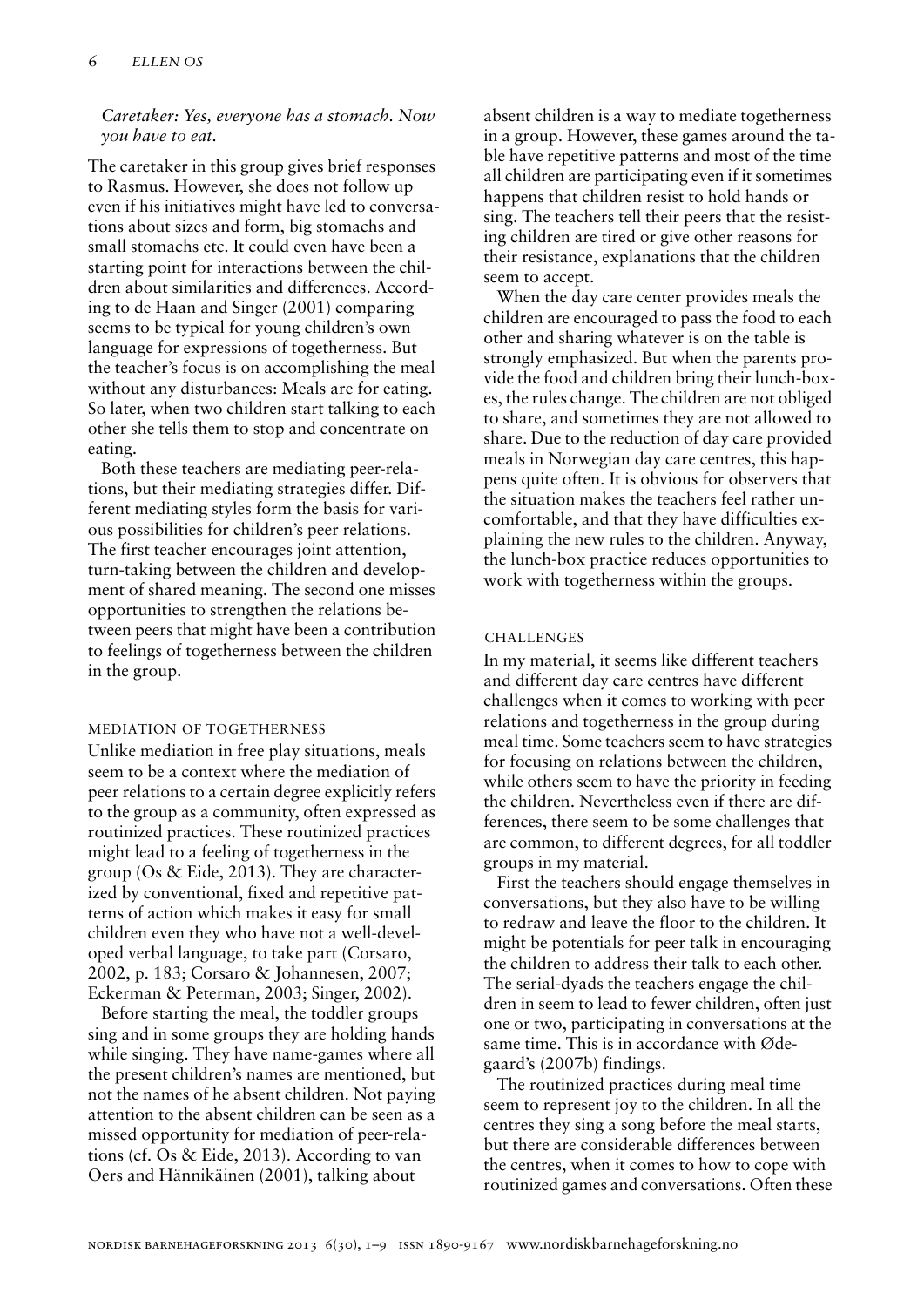games and conversations, like talking about all the children, their names, what they are eating etc., are initiated by the children as in the example presented earlier, where a boy tries to initiate a conversation about stomachs. Some teachers encourage and follow up these initiatives, while others ignore or actively forbid them. To find a balance where both adult order, and the chaos that children's initiatives might lead to, are parts of everyday life in child care and represents challenges for the teachers. Probably these kinds of games and conversations might lead to joy and a feeling of togetherness between the children (cf. Berentzen, 1994). Grindland (2012) deliver quite convincing arguments for giving children opportunities to influence what goes on during meals, even if it sometimes brings elements of chaos into the situation. Berentzen (1994) argues for the potential of joy and learning, and Grindland (2012) for the feeling of togetherness that might emerge when the teachers loosen some of their control in their interactions with children. And not being in total control all the time, might represent a challenge for the teachers (cf. Bae, 1996), but as Løkken's (1990, 1996) research on group glee in toddler groups indicate, there is a potential for interactions and shared joy between the children when the teachers reduce their control in interactions.

The last challenge is connected to provision of meals; whether the meal is prepared in the day care centres or the parents are responsible for bringing lunch-boxes. This is not an issue that can be solved by the teachers alone. It is connected to decisions by the authorities and to owners of day care centres. By offering center provided meals, there certainly will be increased opportunities for the teachers to facilitate peer relations and togetherness in toddler groups, but I will leave this discussion to another forum.

#### CONCLUSION

To end this article, I will go back to the question: Should caretakers involve themselves in peer-relations?

Well – that is not a relevant question: The question should not be *if* caretakers should mediate peer-relations. Independent of intentions, caretakers are involved in children's peer relations. Just by being present together with the children caretakers do mediate something about how to relate to peers, and are together with the children creating the atmosphere in the group.

To avoid unreflected practice, which might have serious consequences for the individual child and for the development of the group atmosphere, it is important to expand knowledge and awareness about mediation of peer-relations. Hence the relevant question is *how* caretakers mediate peer relations between toddlers in day care centres.

### **REFERENCES**

- Ahnert, L., Pinquart, M., & Lamb, M. E. (2006). Security of children's relationships with nonparental care providers: A meta-analysis. *Child Development, 74*(3), 664–679.
- Aukrust, V. G., & Snow, C. E. (1998). Narratives and explanations during mealtime conversations in Norway and the U.S. *Language in Society, 27*(2), 221–246.
- Bae, B. (1996). Voksnes definisjonsmakt og barns selvopplevelse. In B. Bae (Ed.), *Det interessant i det alminnelige. En artikkelsamling*. Oslo: Pedagogisk forum.
- Bae, B. (2009). Samspill mellom barn og voksne ved måltidet. Muligheter for medvirkning. *Nordisk barnehageforskning, 2*(1), 3–15.
- Berentzen, S. (1994). Utdannelsesinstitusjoner, oppvekstmiljø og barns jevnalderkultur: Kulturell læring og de voksnes moralske og pedagogiske ansvar i en barnehage. *Barn, 12*(1), 7–22.
- Bondioli, A. (2001). The adult as a tutor in fostering symbolic play. In A. Göncü & E. Klein (Eds.), *Children in play, story and school*. New York: The Guilford Press.
- Corsaro, W. A. (2002). *Barndommens sociologi*. København: Gyldendal Uddannelse.
- Corsaro, W. A., & Johannesen, B. O. (2007). The creation of new cultures in peer interaction. In J. Valsiner & A. Rosa (Eds.), *The Cambridge handbook of sociocultural psychology*. Cambridge: Cambridge University Press.
- Cote, L. R. (2001). Language opportunities during mealtimes in preschool classrooms. In D. K. Dickinson & P. O. Tabors (Eds.), *Beginning literacy with language*. Baltimore: P.H. Brookes Pub. Co.
- de Haan, D., & Singer, E. (2001). Young children's language of togetherness. *International Journal of Early Years Education, 9*(2), 117–124.
- de Haan, D., & Singer, E. (2003). 'Use your words': A sociocultural approach to the teacher's role in the transition from physical to verbal strategies of resolving peer conflicts among toddlers. *Journal of Early Childhood Research, 1*(1), 95–109.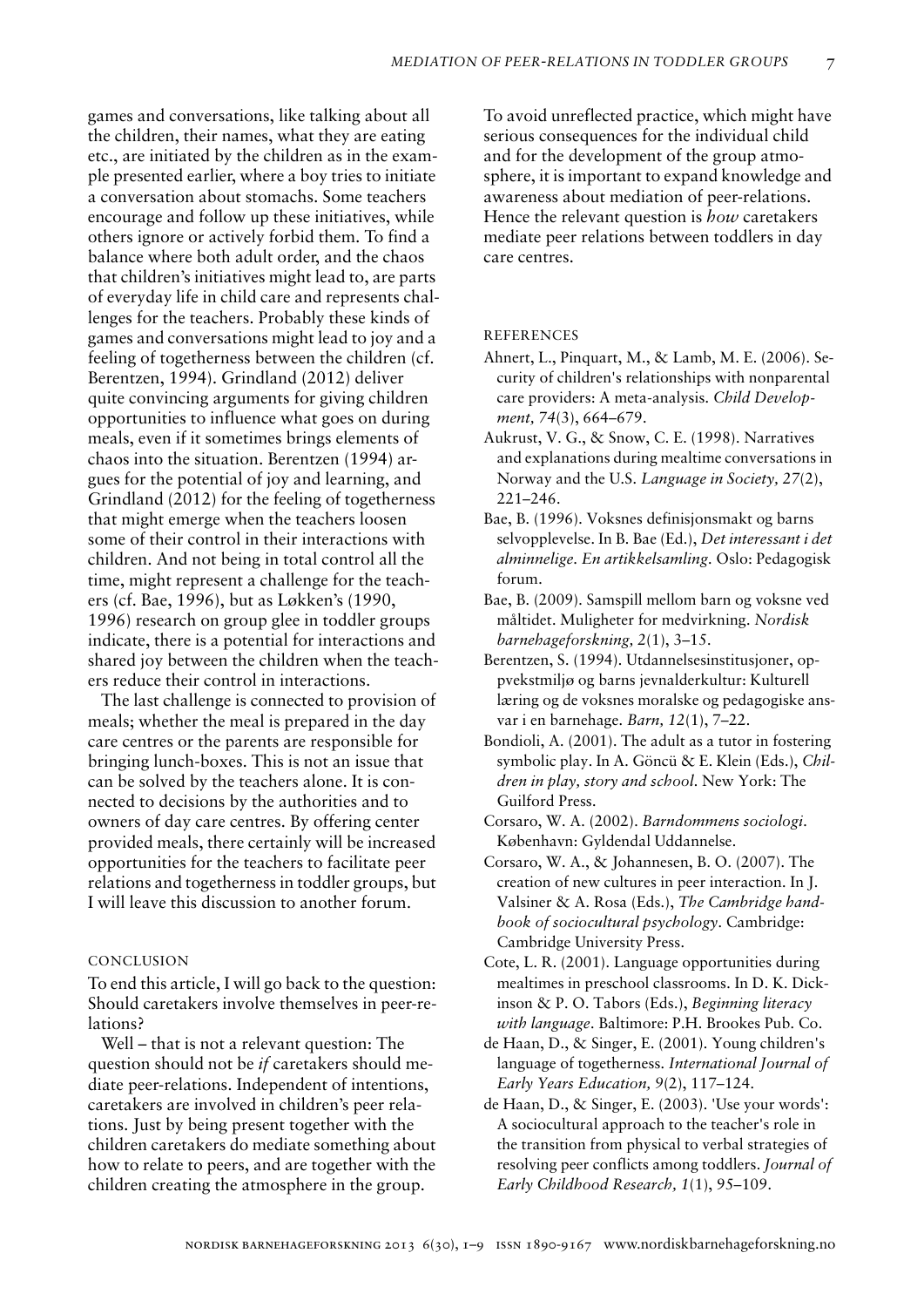De Schipper, J. C., Tavecchio, L. W. C., & Van Ijzendoorn, M. H. (2008). Children's attachment relationships with day care caregivers: Associations with positive caregiving and the child's temperament. *Social Development, 17*(3), 454–470.

Durden, T., & Dangel, J. R. (2008). Teacher-involved conversations with young children during small group activity. *Early Years: An International Journal of Research and Development, 28*(3), 251– 266.

Eckerman, C. O., & Peterman, K. (2003). Peers and infant social / communicative development. In G. Bremner & A. Fogel (Eds.), *Blackwell handbook of infant development*. Malden: Blackwell.

Ehrlich, S. Z., & Blum-Kulka, S. (2010). Peer talk as a 'double opportunity space': The case of argumentative discourse. *Discourse* & Society, 21(2), 211-233.

Eide, B. J. (2008). Dagsrytme ... Og hva gjør småbarn innenfor barnehagehverdagens tidsrammer? In B. Eide & N. Winger (Eds.), *Glimt fra små barns hverdagsliv i barnehagen: 2. delrapport fra prosjektet "Barns omsorgskarriere: Barnehagen som ledd i en omsorgskjede for barn opp til 3 års alder"*. Oslo: Høgskolen i Oslo. HIO-rapport nr. 18.

Eide, B. J., & Winger, N. (2008). *Glimt fra små barns hverdagsliv i barnehagen: 2. delrapport fra prosjektet "Barns omsorgskarriere. Barnehagen som ledd i en omsorgskjede for barn opp til 3 års alder"*. Oslo: Høgskolen i Oslo. HIO-rapport nr. 18.

File, N. (1994). Children's play, teacher–child interactions, and teacher beliefs in integrated early childhood programs. *Early Childhood Research Quarterly, 9*(2), 223–240.

Girolametto, L., & Weitzman, E. (2007). Promoting peer interaction skills: Professional development for early childhood educators and preschool teachers. *Topics in Language Disorders, 27*(2), 93–110.

Girolametto, L., Weitzman, E., & Greenberg, J. (2004). The effects of verbal support strategies on small-group peer interactions. *Language, Speech, and Hearing Services in Schools, 35*(3), 254–268.

Girolametto, L., Weitzman, E., Lieshout, R. v., & Duff, D. (2000). Directiveness in teachers' language input to toddlers and preschoolers in day care. *Journal of Speech, Language & Hearing Research, 43*(5), 1101–1114.

Grindland, B. (2012). På kanten av kaos. Om orden og uorden i måltidsfellesskap på småbarnsavdeling i barnehagen. In B. Bae (Ed.), *Medvirkning i barnehagen: Potensialer i det uforutsette*. Bergen: Fagbokforlaget.

Gullestad, M. (1994). Om å studere "barns egen kultur". In P. Aasen & O. K. Haugaløkken (Eds.), *Bærekraftig pedagogikk: Identitet og kompetanse i det moderne samfunnet*. Oslo: Ad Notam Gyldendal.

Hanson, N. R. (1958). *Patterns of discovery: An inquiry into the conceptual foundations of science*. Cambridge: University Press.

Hasan, R. (2002). Semiotic mediation and mental development in pluralistic societies: Some implications for tomorrow's schooling. In G. Wells & G. Claxton (Eds.), *Learning for life in the 21st century: Sociocultural perspectives on the future of education*. Oxford: Blackwell.

Hay, D. F. (2006). Yours and mine: Toddlers' talk about possessions with familiar peers. *British Journal of Developmental Psychology, 24*(1), 39–52. doi: 10.1348/026151005x68880

Hay, D. F., Payne, A., & Chadwick, A. (2004). Peer relations in childhood. *Journal of Child Psychology and Psychiatry, 45*(1), 84–108.

Howes, C., & Clements, D. (1994). Adult socialization of children's play in child care. In H. Goelman & E. V. Jacobs (Eds.), *Children's play in child care settings*: State University of New York Press.

Howes, C., Galinsky, E., & Kontos, S. (1998). Child care caregiver sensitivity and attachment. *Social Development, 7*(1), 25–36.

Howes, C., Hamilton, C. E., & Matheson, C. C. (1994). Children's relationships with peers: Differential associations with aspects of the teacher–child relationship. *Child Development, 65*(1), 253–263.

Howes, C., & Phillipsen, L. (1998). Continuity in children's relations with peers. *Social Development, 7*(3), 340–349.

Howes, C., & Tonyan, H. (1999). Peer relations. In L. Balter & C. S. Tamis-LeMonda (Eds.), *Child psychology: A handbook of contemporary issues.* Philadelphia: Psychology Press.

Hännikäinen, M. (1999). Togetherness: A manifestation of day care life. *Early Child Development and Care, 151*, 19–28.

Hännikäinen, M. (2001). Playful actions as a sign of togetherness in day care centres. *International Journal of Early Years Education, 9*(2), 125–134.

Johansson, E., & Pramling Samuelsson, I. (2006). *Lek och läroplan: Möten mellan barn och lärare i förskola och skola*. Göteborg: Acta Universitatis Gothoburgensis.

Johansson, J.-E., & Winger, N. (2007). De små under tre: En utfordring for barnehagen. *Første steg*(3), 22–25.